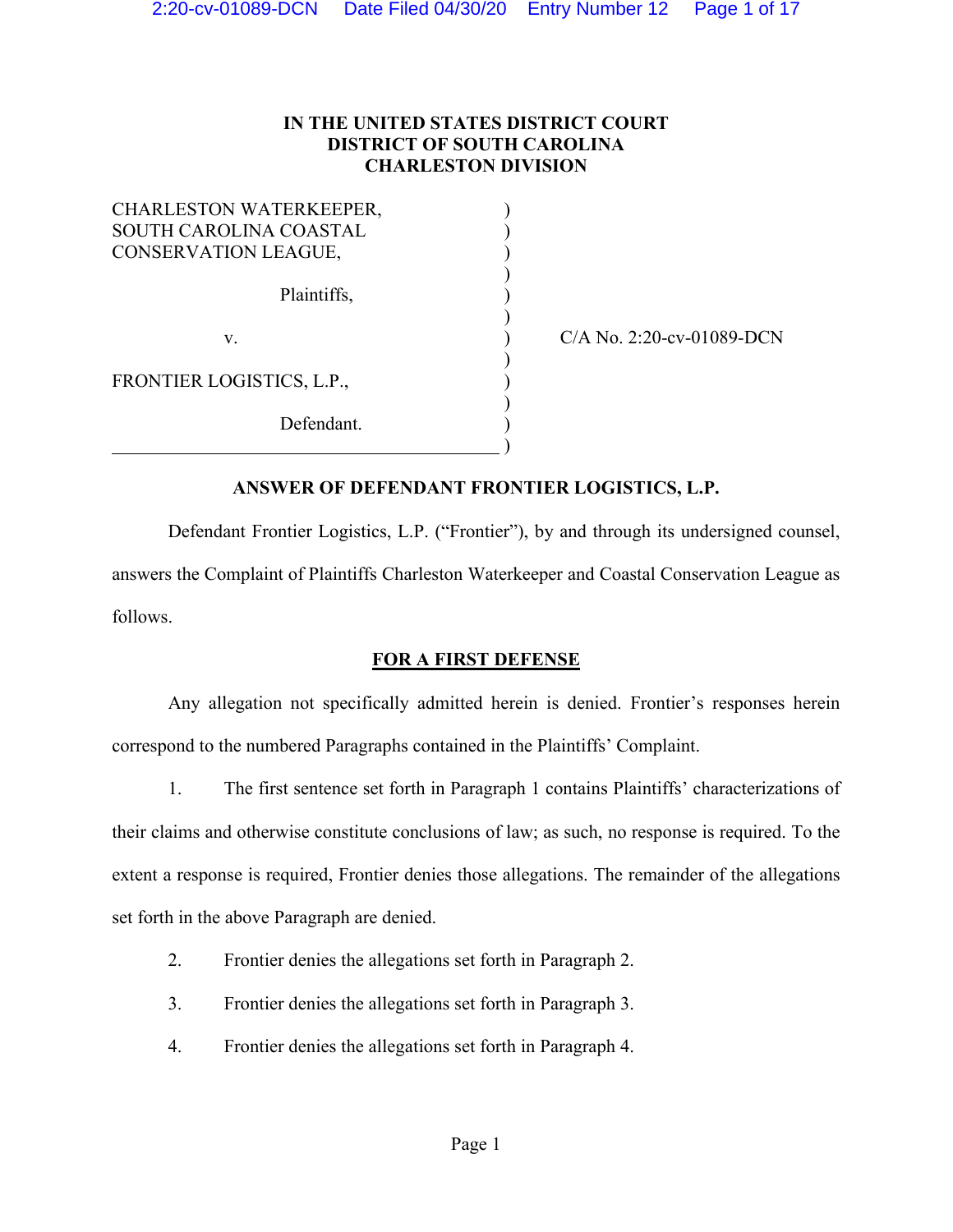5. The allegations set forth in Paragraph 5 contain Plaintiffs' characterizations of their claims and otherwise constitute conclusions of law; as such, no response is required. To the extent a response is required, Frontier denies those allegations.

6. Responding to the allegations set forth in Paragraph 6, Frontier admits that it received notice from Plaintiffs of their intent to file this action under CWA and a copy of the same is attached to the Complaint. Frontier is without sufficient knowledge or information to respond to the remaining allegations set forth in the above Paragraphs and therefore denies the same to the extent those allegations are intended to allege liability or damages against Frontier. To the extent the allegations in the above Paragraph contain legal conclusions, no response is required.

7. Responding to the allegations set forth in Paragraph 7, Frontier admits that it received notice from Plaintiffs of their intent to file this action under RCRA and a copy of the same is attached to the Complaint. Frontier is without sufficient knowledge or information to respond to the remaining allegations set forth in the above Paragraphs and therefore denies the same to the extent those allegations are intended to allege liability or damages against Frontier. To the extent the allegations in the above Paragraph contain legal conclusions, no response is required.

8. Responding to the allegations set forth in Paragraph 8, Frontier admits that neither the EPA nor DHEC are prosecuting any actions against it related to the allegations in Plaintiffs' Complaint. The remainder of allegations set forth in the above Paragraph are denied.

9. Frontier denies the allegations set forth in Paragraph 9.

10. Frontier denies the initial allegations set forth in Paragraph 10 related to venue based on alleged violations. Upon information and belief, Frontier admits the subsequent allegations in the above Paragraph related to Plaintiffs' locations. Responding to the final allegations in the above Paragraph, Frontier asserts that it is organized as a limited partnership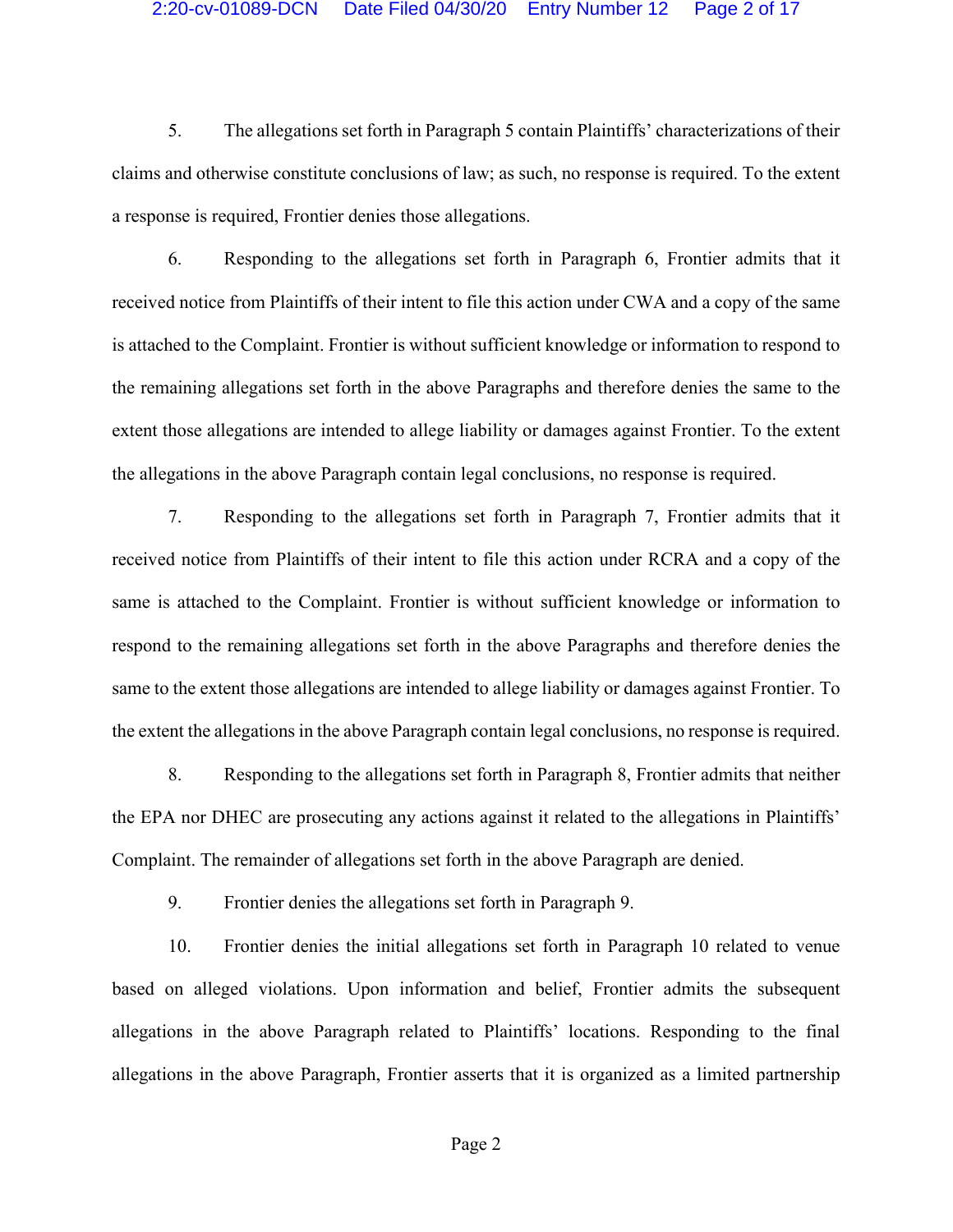under the laws of the State of Illinois and operates the facility cited by Plaintiffs in this district. Any and all allegations inconsistent with this response are denied.

11. Upon information and belief, Frontier admits the allegations set forth in Paragraph 11.

12. Upon information and belief, Frontier admits the allegations set forth in Paragraph 12.

13. Frontier denies the allegations set forth in Paragraph 13.

14. Frontier denies the allegations set forth in Paragraph 14.

15. Responding to the allegations set forth in Paragraph 15, Frontier asserts that it is a limited partnership organized and existing pursuant to the laws of the State of Illinois and provides supply chain services at the facility cited by Plaintiffs. Further responding, Frontier asserts that it receives by rail and packages production pellets into 25-kilogram bags at the facility for export by third party. Frontier denies any allegations inconsistent with this response.

16. The allegations set forth in Paragraph 16 related to RCRA and CWA definitions constitute legal conclusions and therefore no response is required. Nevertheless, those allegations are denied to the extent they allege liability or damages against Frontier.

17. The allegations set forth in Paragraph 17 related to RCRA constitute legal conclusions and/or restatements of law and therefore no response is required. Nevertheless, those allegations are denied to the extent they allege liability or damages against Frontier.

18. The allegations set forth in Paragraph 18 related to RCRA constitute legal conclusions and/or restatements of law and therefore no response is required. Nevertheless, those allegations are denied to the extent they allege liability or damages against Frontier.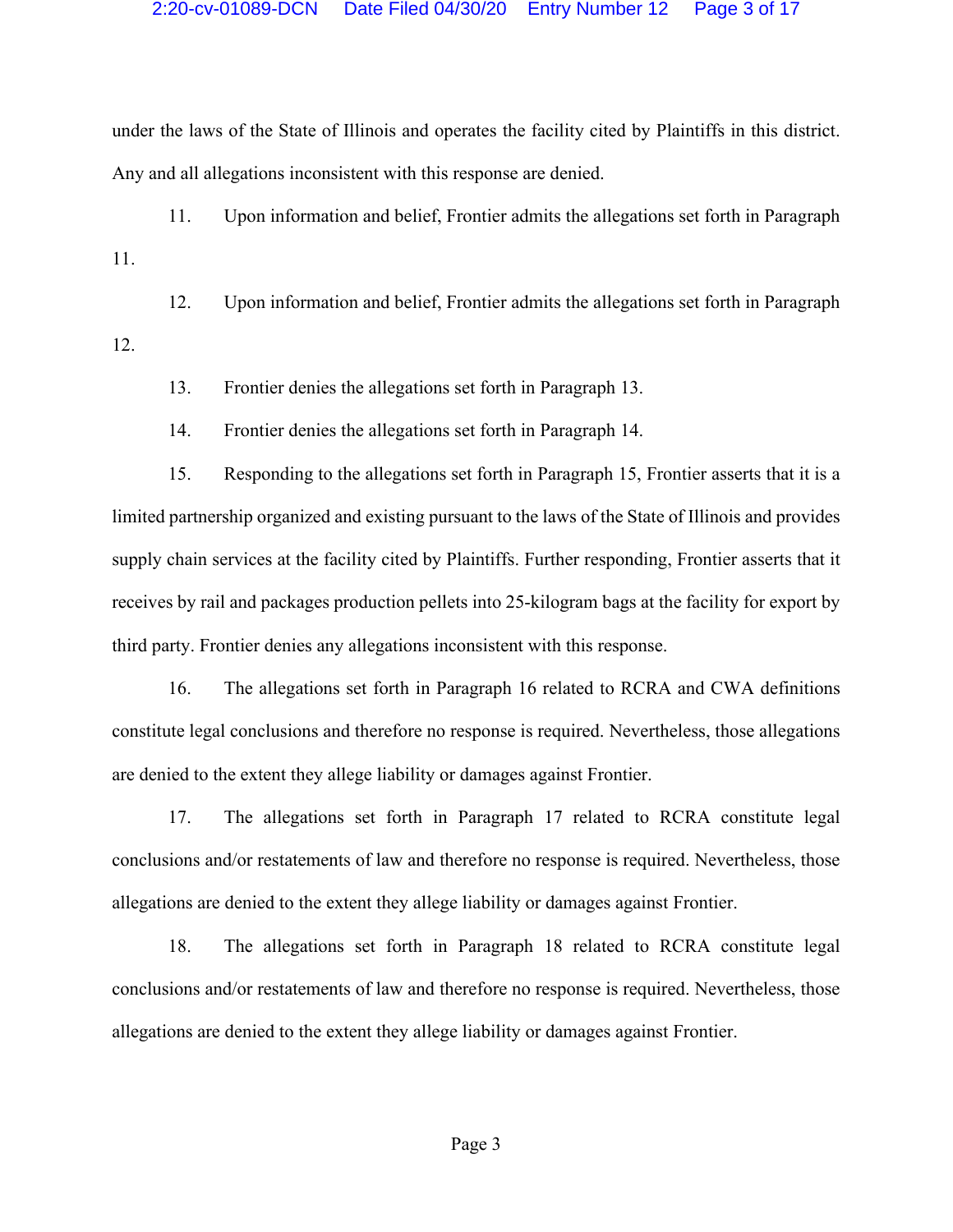#### 2:20-cv-01089-DCN Date Filed 04/30/20 Entry Number 12 Page 4 of 17

19. The allegations set forth in Paragraph 19 related to RCRA constitute legal conclusions and/or restatements of law and therefore no response is required. Nevertheless, those allegations are denied to the extent they allege liability or damages against Frontier.

20. The allegations set forth in Paragraph 20 related to RCRA constitute legal conclusions and/or restatements of law and therefore no response is required. Nevertheless, those allegations are denied to the extent they allege liability or damages against Frontier. Frontier further denies that it has illegally discharged production pellets into the environment or otherwise violated the law.

21. The allegations set forth in Paragraph 21 related to CWA constitute legal conclusions and/or restatements of law and therefore no response is required. Nevertheless, those allegations are denied to the extent they allege liability or damages against Frontier.

22. The allegations set forth in Paragraph 22 related to CWA constitute legal conclusions and/or restatements of law and therefore no response is required. Nevertheless, those allegations are denied to the extent they allege liability or damages against Frontier.

23. The allegations set forth in Paragraph 23 related to CWA constitute legal conclusions and/or restatements of law and therefore no response is required. Nevertheless, those allegations are denied to the extent they allege liability or damages against Frontier.

24. The allegations set forth in Paragraph 24 related to CWA constitute legal conclusions and/or restatements of law and therefore no response is required. Nevertheless, those allegations are denied to the extent they allege liability or damages against Frontier.

25. The allegations set forth in Paragraph 25 related to CWA constitute legal conclusions and/or restatements of law and therefore no response is required. Nevertheless, those allegations are denied to the extent they allege liability or damages against Frontier.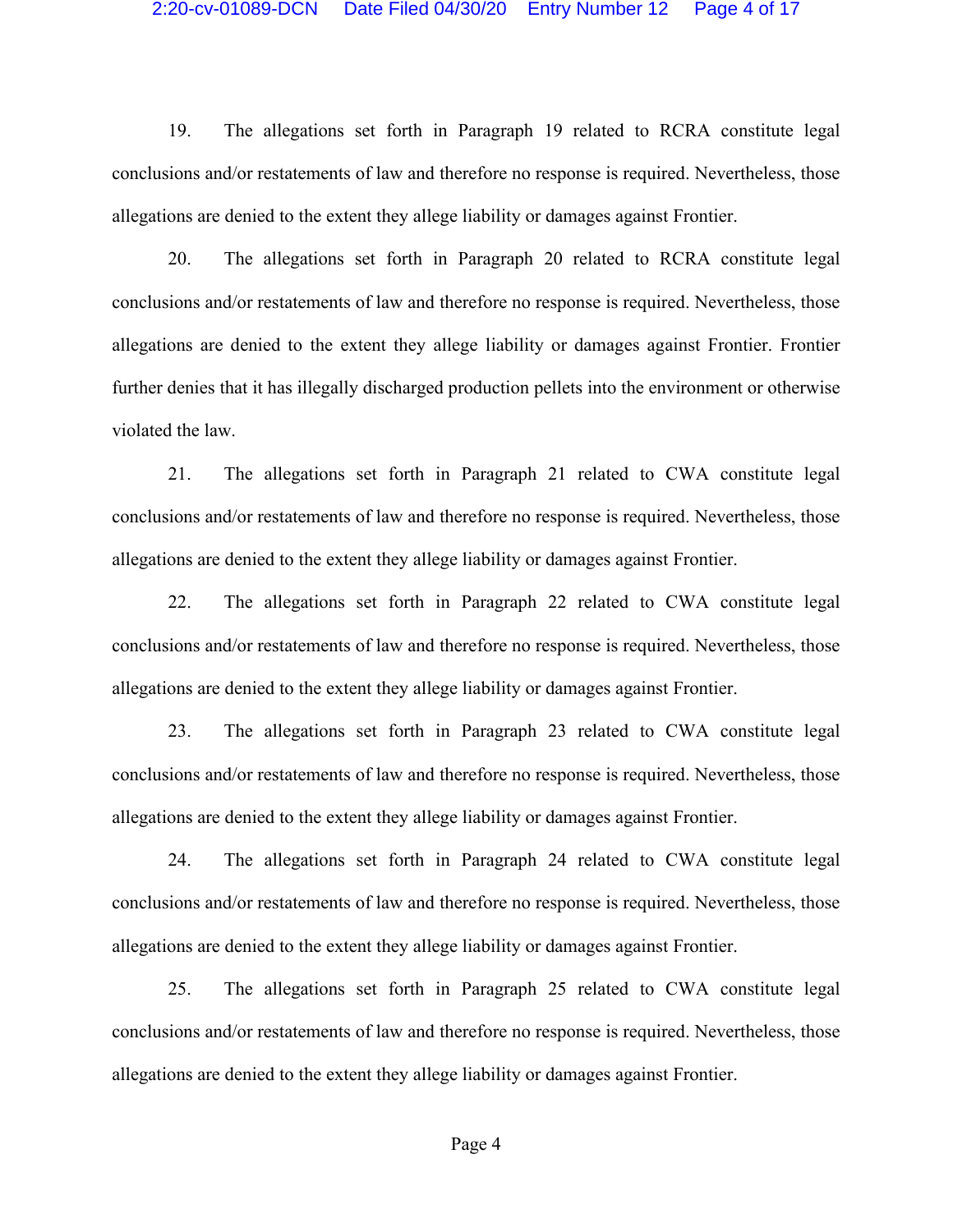#### 2:20-cv-01089-DCN Date Filed 04/30/20 Entry Number 12 Page 5 of 17

26. The allegations set forth in Paragraph 26 related to CWA constitute legal conclusions and/or restatements of law and therefore no response is required. Nevertheless, those allegations are denied to the extent they allege liability or damages against Frontier.

27. The allegations set forth in Paragraph 27 Complaint related to CWA constitute legal conclusions and/or restatements of law and therefore no response is required. Nevertheless, those allegations are denied to the extent they allege liability or damages against Frontier.

28. The allegations set forth in Paragraph 28 related to CWA constitute legal conclusions and/or restatements of law and therefore no response is required. Nevertheless, those allegations are denied to the extent they allege liability or damages against Frontier.

29. The allegations set forth in Paragraph 29 related to CWA constitute legal conclusions and/or restatements of law and therefore no response is required. Nevertheless, those allegations are denied to the extent they allege liability or damages against Frontier.

30. The allegations set forth in Paragraph 30 related to CWA constitute legal conclusions and/or restatements of law and therefore no response is required. Nevertheless, those allegations are denied to the extent they allege liability or damages against Frontier. Frontier further denies that it has illegally discharged production pellets into the environment or otherwise violated the law.

31. Responding to the allegations set forth in Paragraph 31, Frontier asserts that it has been operating the facility at Union Pier Terminal since May 2017. Further responding, the facility is licensed to Frontier by the South Carolina State Ports Authority. The remaining allegations set forth in the above Paragraph are denied to the extent they are inconsistent with this response.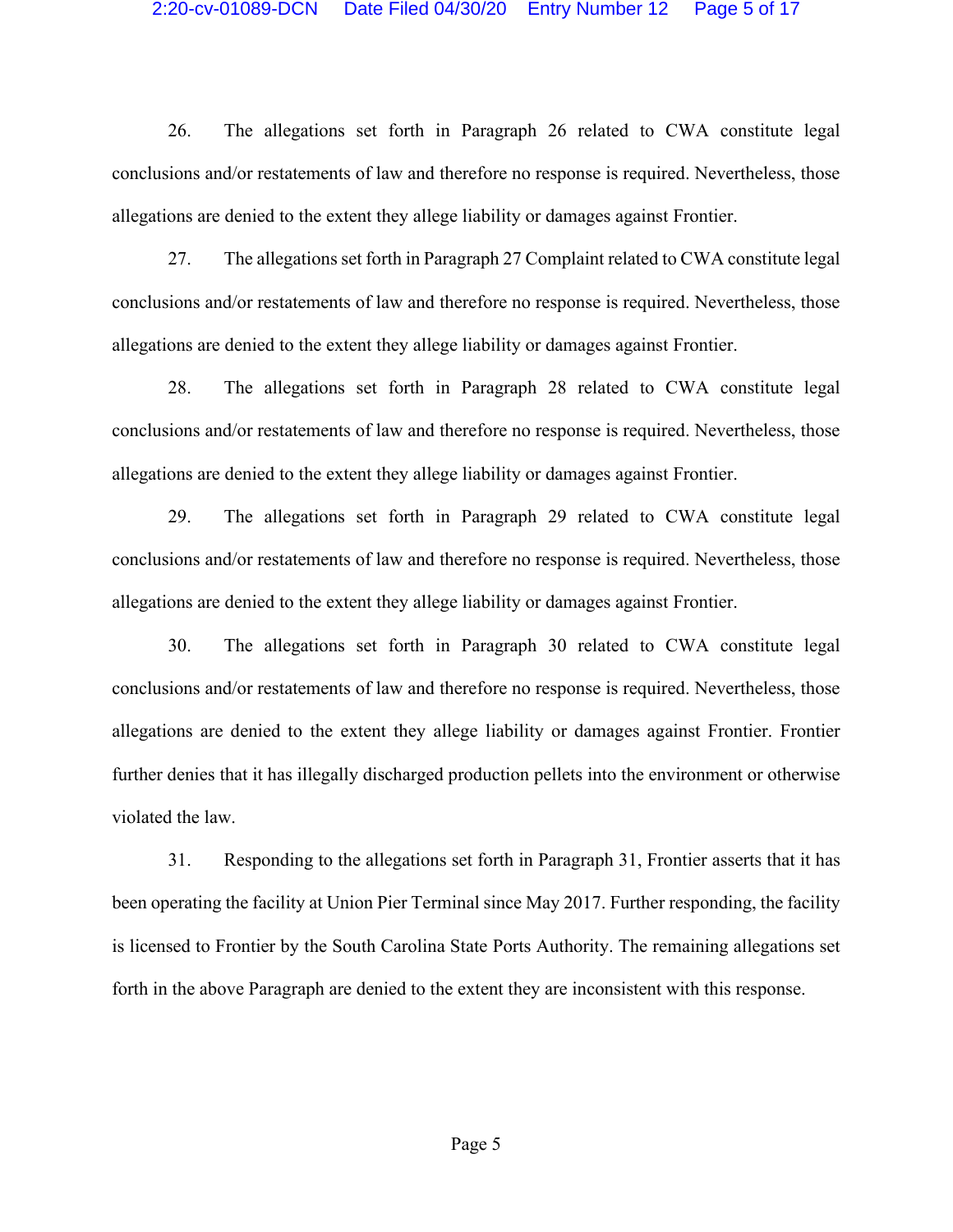## 2:20-cv-01089-DCN Date Filed 04/30/20 Entry Number 12 Page 6 of 17

32. Frontier admits the allegations set forth in Paragraph 32 as modified to include that 25-kilogram bags placed on pallets at the facility are either stretch-hooded or stretch-wrapped as part of the packaging process and before shipment.

33. Responding to the initial allegations set forth in Paragraph 33, Frontier admits that the facility is located on a wharf that extends partially over the Cooper River. Frontier denies the remaining allegations set forth in Paragraph 33. The alleged openings referenced by Plaintiffs at the facility have been screened and covered. *See* Exhibit 1.

34. Frontier is without sufficient knowledge or information to form an opinion as to the truth of the allegations asserted in Paragraph 34 and therefore denies the same to the extent those allegations are intended to allege liability or damages against Frontier.

35. Responding to the allegations set forth in Paragraph 35, Frontier craves reference to the Exhibit cited by Plaintiffs' for its contents. Frontier denies any allegations inconsistent with those contents or intended to allege liability or damages against Frontier.

36. Responding to the allegations set forth in Paragraph 36, Frontier admits that DHEC conducted a site visit to its facility on July 19, 2019, but craves reference to the Exhibit cited by Plaintiffs for its content. Frontier denies any allegations inconsistent with those contents or intended to allege liability or damages against Frontier.

- 37. Frontier denies the allegations set forth in Paragraph 37.
- 38. Frontier denies the allegations set forth in Paragraph 38.
- 39. Frontier denies the allegations set forth in Paragraph 39.
- 40. Frontier denies the allegations set forth in Paragraph 40.

41. Responding to the allegations set forth in Paragraph 41, Frontier admits that DHEC conducted a site visit to its facility on July 23, 2019, but craves reference to the Exhibit cited by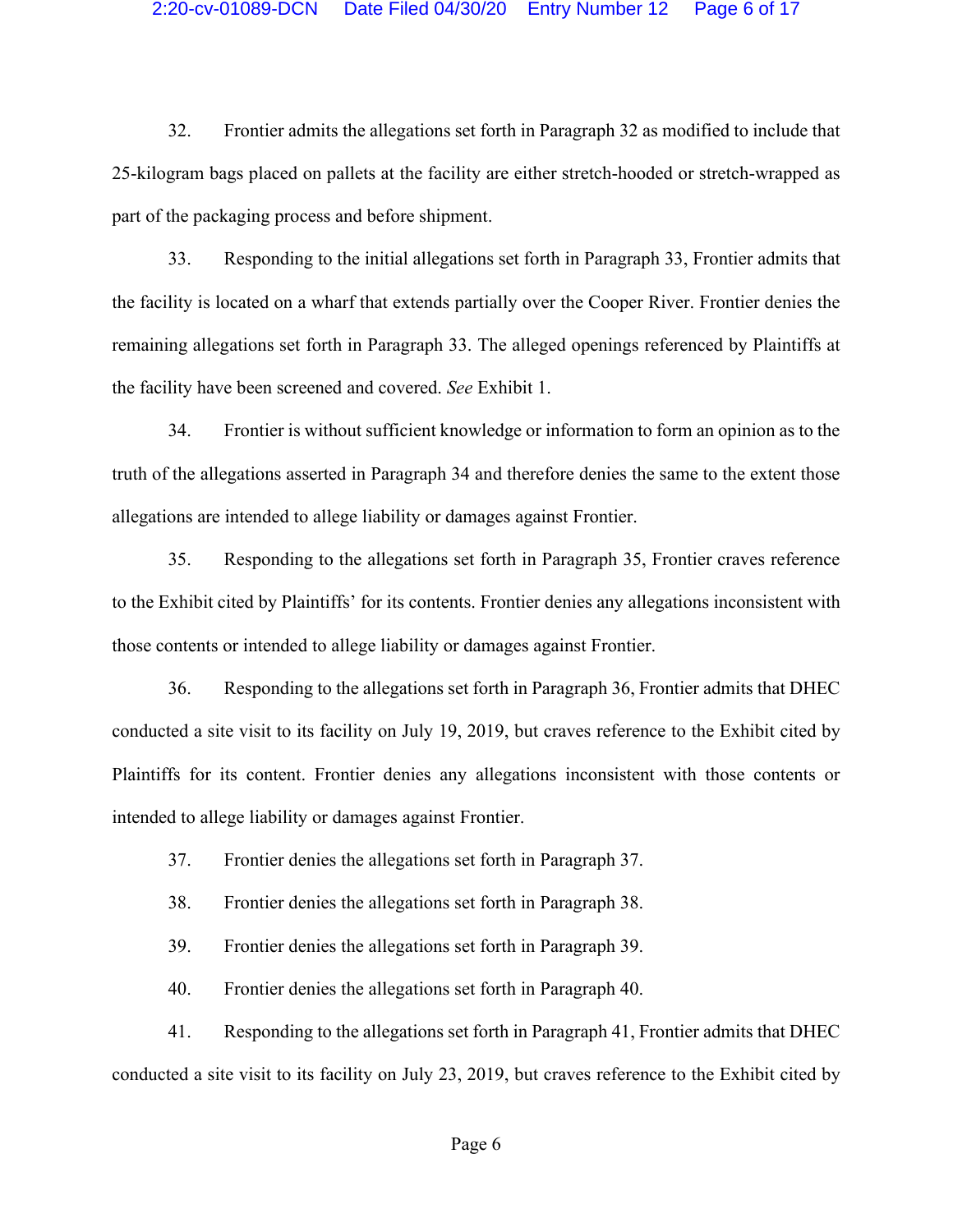#### 2:20-cv-01089-DCN Date Filed 04/30/20 Entry Number 12 Page 7 of 17

Plaintiffs for its contents. Frontier denies any allegations inconsistent with those contents or intended to allege liability or damages against Frontier.

42. Responding to the allegations set forth in Paragraph 42, Frontier craves reference to the Exhibit cited by Plaintiffs for its contents. Frontier denies any allegations inconsistent with those contents or intended to allege liability or damages against Frontier. Frontier further denies that it has illegally discharged production pellets into the environment or otherwise violated the law.

43. Responding to the allegations set forth in Paragraph 43, Frontier craves reference to the Exhibit cited by Plaintiffs for its contents. Frontier denies any allegations inconsistent with those contents or intended to allege liability or damages against Frontier. Frontier further denies that it has illegally discharged production pellets into the environment or otherwise violated the law.

44. Responding to the initial allegations set forth in Paragraph 44, Frontier admits that DHEC conducted a site visit to its facility on July 29, 2019, but craves reference to the Exhibit cited by Plaintiffs' for its content related to site conditions during that visit. Frontier denies any allegations inconsistent with those contents or intended to allege liability or damages against Frontier. Further responding, Frontier denies the allegations set forth in the last sentence of the above Paragraph.

45. Frontier admits the allegations set forth in Paragraph 45.

46. Frontier admits the allegations set forth in Paragraph 46. Further responding, Frontier craves reference to the Exhibit cited by Plaintiffs' for its contents. Frontier denies any and all allegations inconsistent with those contents, or intended to allege liability or damages against Frontier.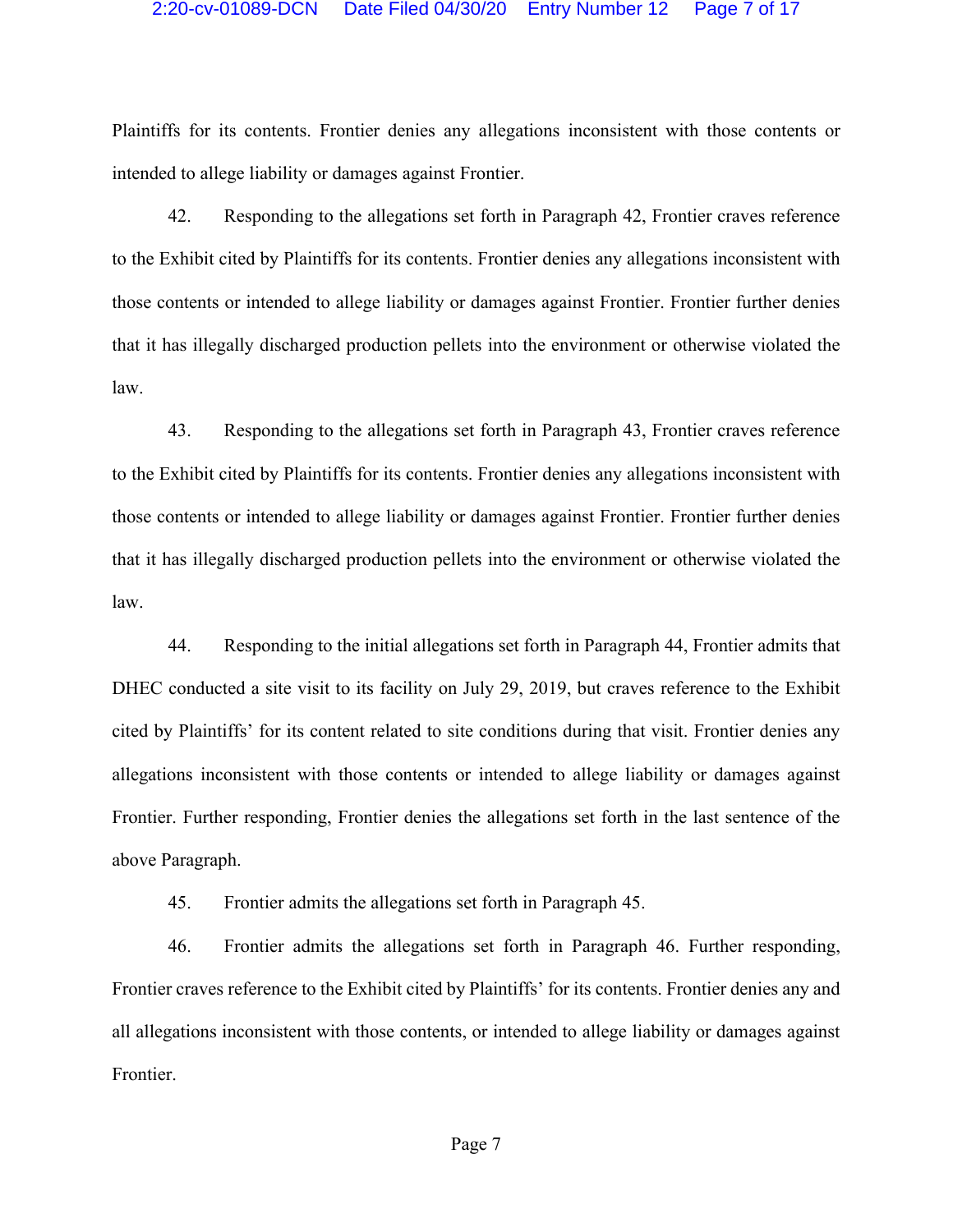47. Frontier admits the allegations set forth in Paragraph 47. Further responding, Frontier craves reference to the Exhibit cited by Plaintiffs' for its contents. Frontier denies any and all allegations inconsistent with those contents, or intended to allege liability or damages against Frontier.

48. Frontier denies the allegations set forth in Paragraph 48.

49. Frontier is without sufficient knowledge or information to form an opinion as to the truth of the allegations asserted in Paragraph 49 and therefore denies the same.

50. Frontier is without sufficient knowledge or information to form an opinion as to the truth of the allegations asserted in Paragraph 50 and therefore denies the same.

51. Frontier is without sufficient knowledge or information to form an opinion as to the truth of the allegations asserted in Paragraph 51 and therefore denies the same.

52. Frontier is without sufficient knowledge or information to form an opinion as to the truth of the allegations asserted in Paragraph 52 and therefore denies the same.

53. Frontier is without sufficient knowledge or information to form an opinion as to the truth of the allegations asserted in Paragraph 53 and therefore denies the same.

54. Frontier is without sufficient knowledge or information to form an opinion as to the truth of the allegations asserted in Paragraph 54 and therefore denies the same.

55. Frontier is without sufficient knowledge or information to form an opinion as to the truth of the allegations asserted in Paragraph 55 and therefore denies the same. Frontier further denies that it has illegally discharged production pellets into the environment or otherwise violated the law.

56. Responding to the allegations set forth in Paragraph 56, Frontier admits that it handles only polyethylene production pellets at its facility. Frontier is without sufficient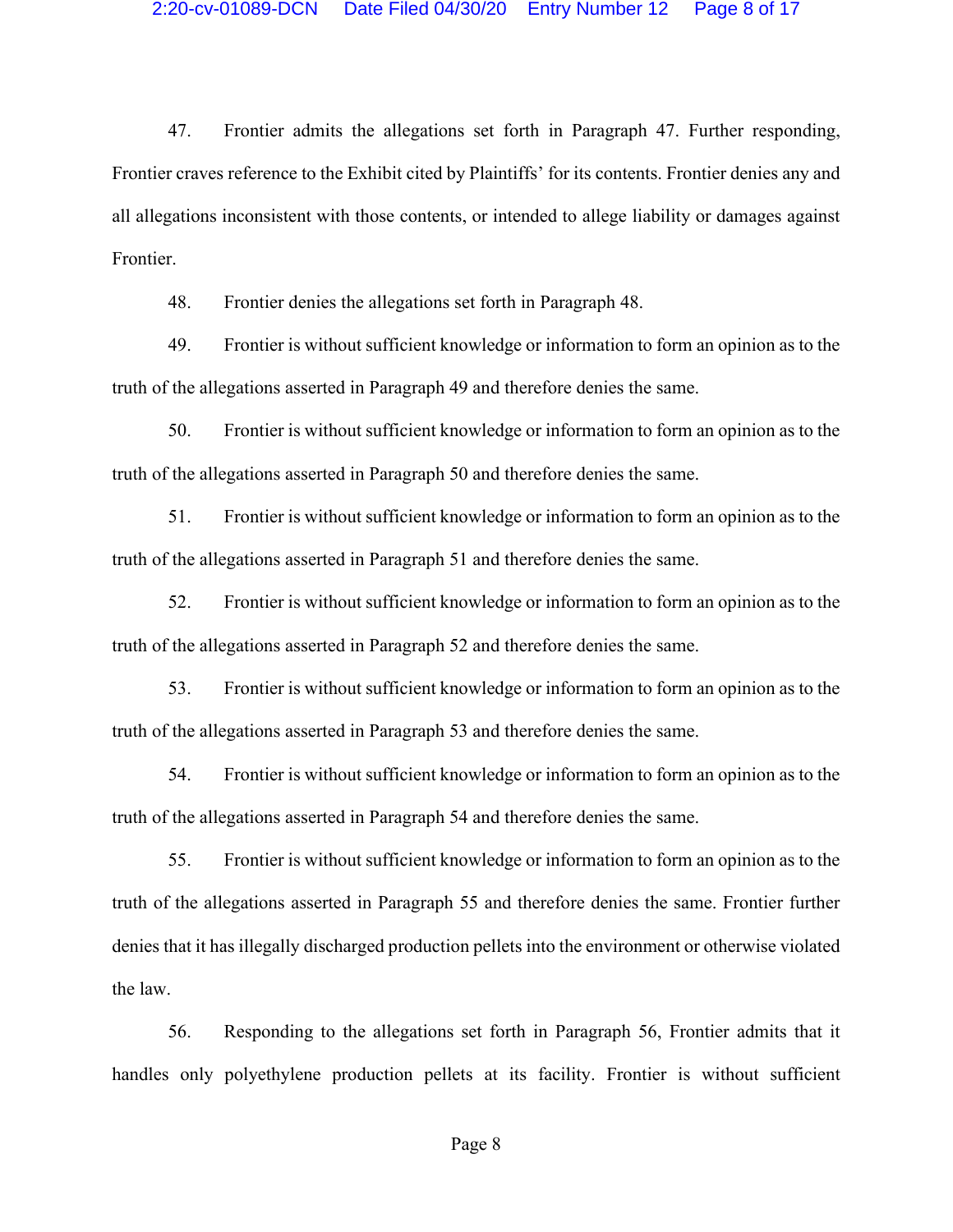#### 2:20-cv-01089-DCN Date Filed 04/30/20 Entry Number 12 Page 9 of 17

knowledge or information to form an opinion as to the truth of the remaining allegations set forth in the above Paragraph and therefore denies the same. Further responding, upon information and belief, various other entities in the Charleston area handle and distribute polyethylene production pellets.

57. Frontier is without sufficient knowledge or information to form an opinion as to the truth of the allegations asserted in Paragraph 57 and therefore denies the same to the extent those allegations are intended to allege liability or damages against Frontier.

58. Frontier is without sufficient knowledge or information to form an opinion as to the truth of the allegations asserted in Paragraph 58 and therefore denies the same to the extent those allegations are intended to allege liability or damages against Frontier.

59. Frontier is without sufficient knowledge or information to form an opinion as to the truth of the allegations asserted in Paragraph 59 and therefore denies the same to the extent those allegations are intended to allege liability or damages against Frontier.

60. Frontier is without sufficient knowledge or information to form an opinion as to the truth of the allegations asserted in Paragraph 60 and therefore denies the same to the extent those allegations are intended to allege liability or damages against Frontier.

61. Frontier is without sufficient knowledge or information to form an opinion as to the truth of the allegations asserted in Paragraph 61 and therefore denies the same to the extent those allegations are intended to allege liability or damages against Frontier.

62. Frontier is without sufficient knowledge or information to form an opinion as to the truth of the allegations asserted in Paragraph 62 and therefore denies the same to the extent those allegations are intended to allege liability or damages against Frontier.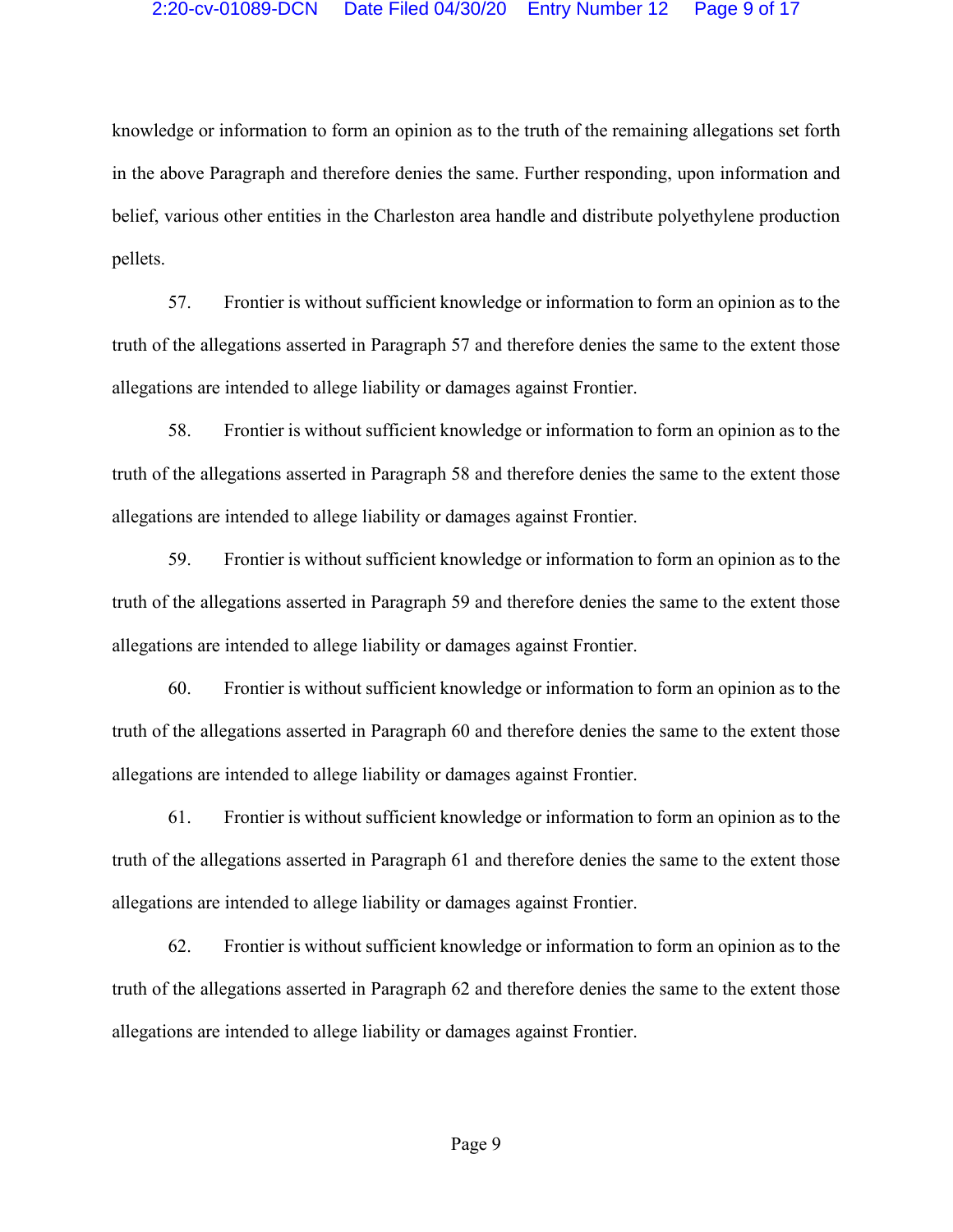63. Frontier is without sufficient knowledge or information to form an opinion as to the truth of the allegations asserted in Paragraph 63 and therefore denies the same to the extent those allegations are intended to allege liability or damages against Frontier.

64. Frontier is without sufficient knowledge or information to form an opinion as to the truth of the allegations asserted in Paragraph 64 and therefore denies the same to the extent those allegations are intended to allege liability or damages against Frontier.

65. Frontier is without sufficient knowledge or information to form an opinion as to the truth of the allegations asserted in Paragraph 65 and therefore denies the same to the extent those allegations are intended to allege liability or damages against Frontier.

66. Frontier is without sufficient knowledge or information to form an opinion as to the truth of the allegations asserted in Paragraph 66 and therefore denies the same to the extent those allegations are intended to allege liability or damages against Frontier.

67. Frontier is without sufficient knowledge or information to form an opinion as to the truth of the allegations asserted in Paragraph 67 and therefore denies the same to the extent those allegations are intended to allege liability or damages against Frontier.

68. Frontier is without sufficient knowledge or information to form an opinion as to the truth of the allegations asserted in Paragraph 68 and therefore denies the same to the extent those allegations are intended to allege liability or damages against Frontier.

69. Frontier is without sufficient knowledge or information to form an opinion as to the truth of the allegations asserted in Paragraph 69 and therefore denies the same to the extent those allegations are intended to allege liability or damages against Frontier.

70. Frontier denies the allegations set forth in Paragraph 70.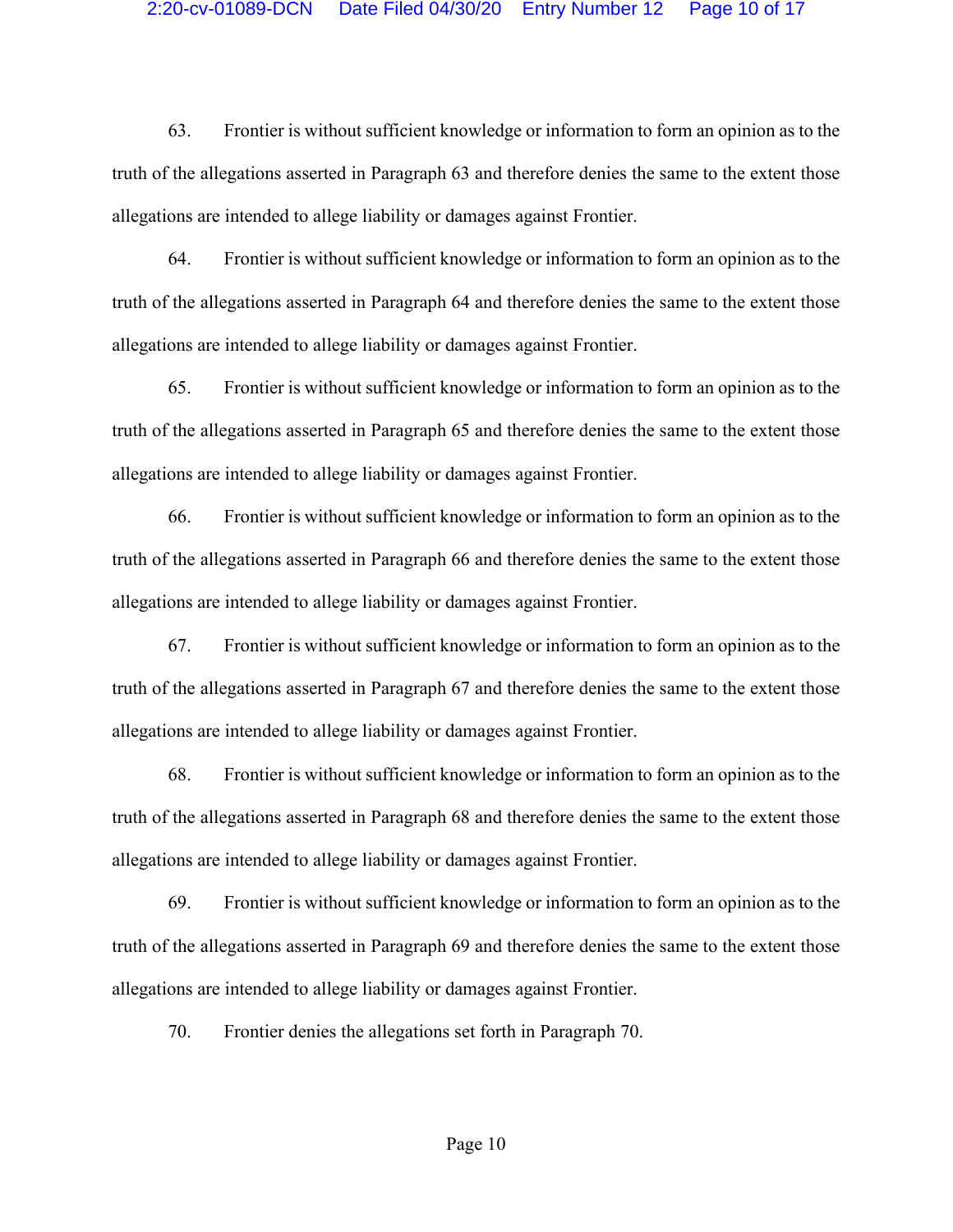71. Frontier reiterates the foregoing responses to the allegations incorporated by reference into Paragraph 71.

72. The allegations set forth in Paragraph 72 constitute legal conclusions and/or restatements of purported law and therefore no response is required. Nevertheless, those allegations are denied to the extent they allege liability or damages against Frontier.

73. Frontier denies the allegations set forth in Paragraph 73.

74. Responding to the allegations set forth in Paragraph 74, Frontier admits that production pellets are handled and temporarily stored at the facility. However, Frontier denies that production pellets are disposed of at the facility or any further allegations inconsistent with this response.

75. Frontier denies the allegations set forth in Paragraph 75.

76. Frontier denies the allegations set forth in Paragraph 76.

77. Frontier is without sufficient knowledge or information to form an opinion as to the truth of the allegations asserted in Paragraph 77 and therefore denies the same to the extent those allegations are intended to allege liability or damages against Frontier.

78. Frontier denies the allegations set forth in Paragraph 78.

79. Frontier reiterates the foregoing responses to the allegations incorporated by reference into Paragraph 79.

80. The allegations set forth in Paragraph 80 constitute legal conclusions and/or restatements of purported law and therefore no response is required. Nevertheless, those allegations are denied to the extent they allege liability or damages against Frontier.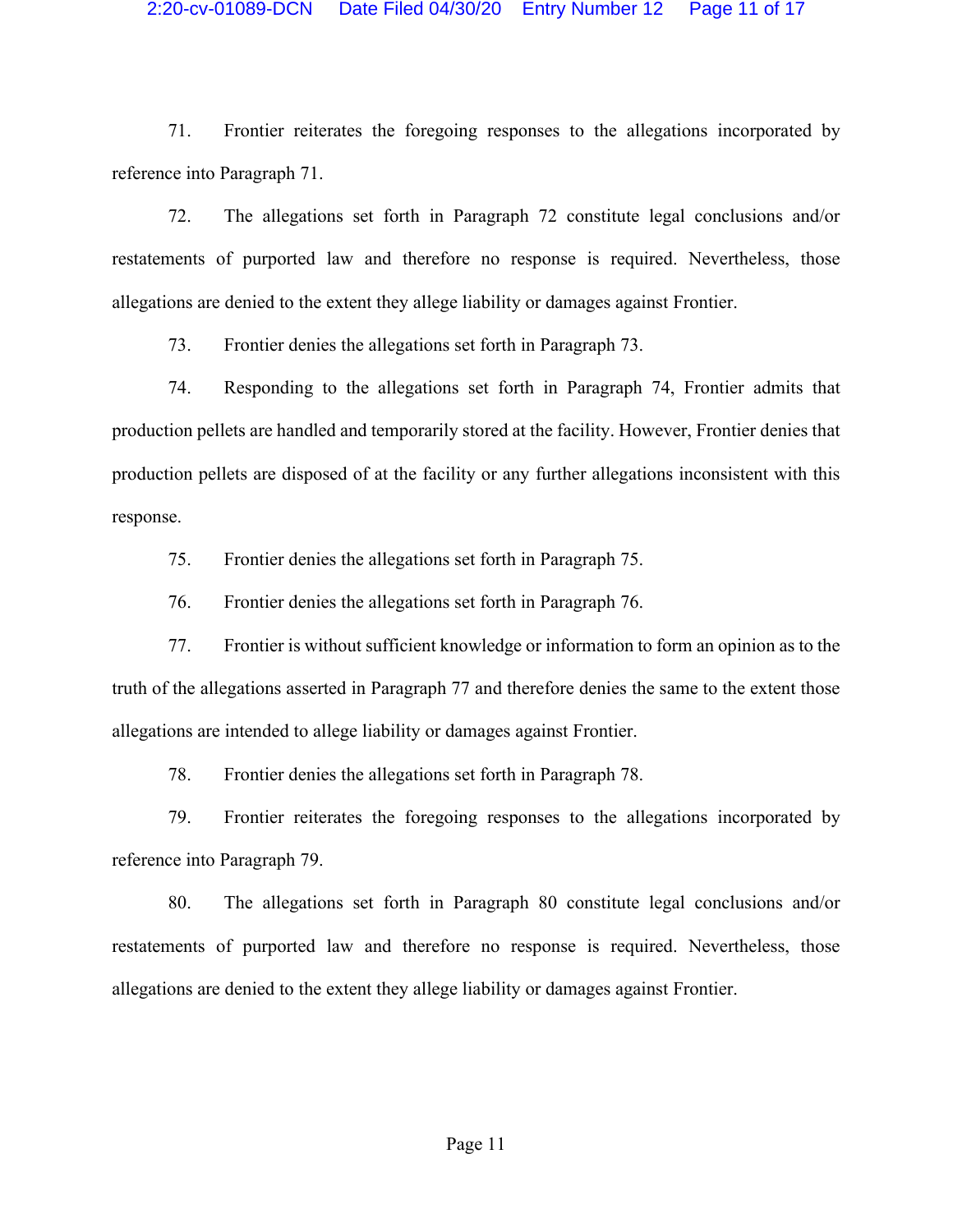## 2:20-cv-01089-DCN Date Filed 04/30/20 Entry Number 12 Page 12 of 17

81. The allegations set forth in Paragraph 81 constitute legal conclusions and/or restatements of purported law and therefore no response is required. Nevertheless, those allegations are denied to the extent they allege liability or damages against Frontier.

82. The allegations set forth in Paragraph 82 constitute legal conclusions and/or restatements of purported law and therefore no response is required. Nevertheless, those allegations are denied to the extent they allege liability or damages against Frontier.

83. The allegations set forth in Paragraph 83 constitute legal conclusions and/or restatements of purported law and therefore no response is required. Nevertheless, those allegations are denied to the extent they allege liability or damages against Frontier.

84. Frontier admits the allegations set forth in Paragraph 84, and further avers that it is in full compliance with all applicable laws.

85. Frontier denies the allegations set forth in Paragraph 85.

86. Frontier denies the allegations set forth in Paragraph 86.

87. Frontier denies the allegations set forth in Paragraph 87.

88. Frontier denies the allegations set forth in Paragraph 88.

89. Frontier denies the allegations set forth in Plaintiffs' Request for Relief, including all subparts.

#### **FOR A SECOND DEFENSE**

## **(As to all Counts – Rule 12(b)(1), FRCP)**

90. Frontier incorporates by reference each and every paragraph of this Answer as though set forth in full herein.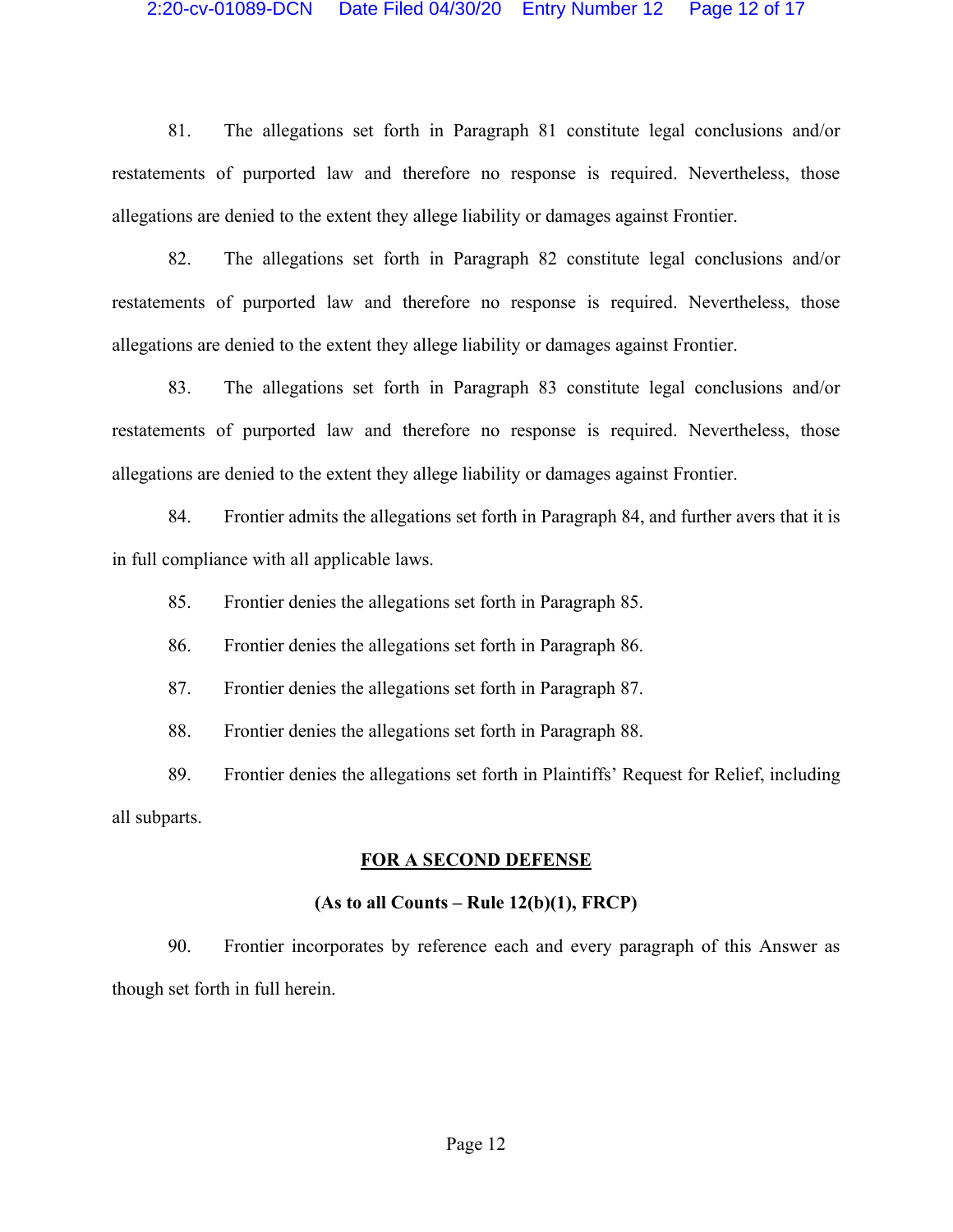91. Frontier asserts that the allegations set forth in the Complaint are not justiciable because Plaintiffs' lack standing. The Court therefore lacks jurisdiction and the Complaint should be dismissed.

### **FOR A THIRD DEFENSE**

## **(As to all Counts – Rule 12(b)(6), FRCP)**

92. Frontier incorporates by reference each and every paragraph of this Answer as though set forth in full herein.

93. Frontier asserts that, to the extent the Court does have subject matter jurisdiction, the Complaint fails to state a claim upon which relief can be granted and should therefore be dismissed.

## **FOR A FOURTH DEFENSE**

#### **(As to all Counts – Compliance with Statutes)**

94. Frontier incorporates by reference each and every paragraph of this Answer as though set forth in full herein.

95. Frontier has not violated any of the statutory provisions cited in Plaintiffs' Complaint. At all times, Frontier complied with all statutory and regulatory requirements concerning the activities that are the subject of Plaintiffs' Complaint.

#### **FOR A FIFTH DEFENSE**

## **(As to all Counts – Compliance with Best Management Practices)**

96. Frontier incorporates by reference each and every paragraph of this Answer as though set forth in full herein.

97. Frontier's operations at the facility comply with all Best Management Practices (BMPs) relevant to the handling and distribution of production pellets. As such, any discharges of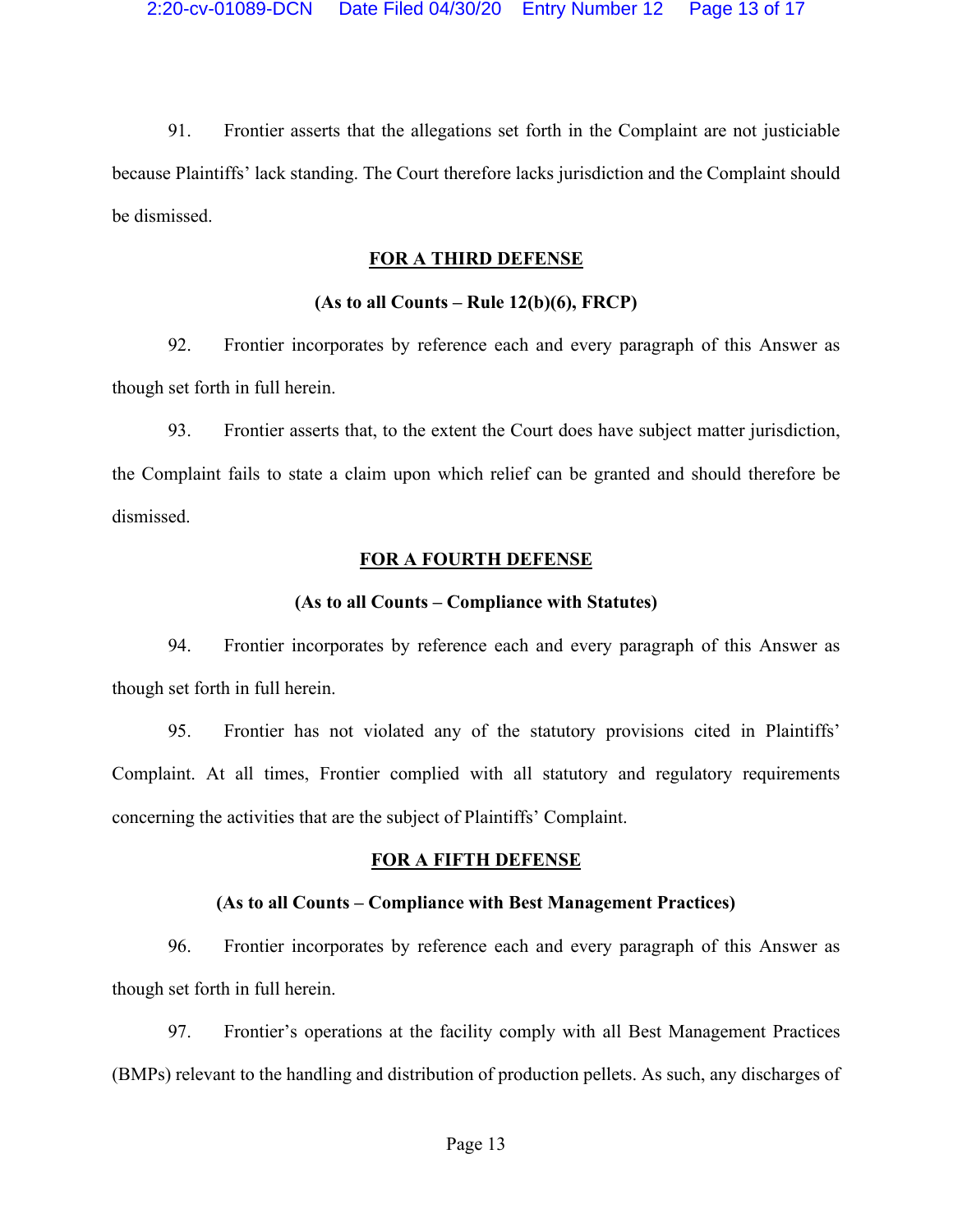production pellets from the facility into the environment (which are denied) occurred despite Frontier's adherence to BMPs. As such, Plaintiffs' Complaint should be dismissed.

### **FOR A SIXTH DEFENSE**

#### **(As to all Counts – Failure to Satisfy Elements of RCRA and CWA)**

98. Frontier incorporates by reference each and every paragraph of this Answer as though set forth in full herein.

99. The allegations set forth in Plaintiffs' Complaint fail to satisfy the elements for citizen suits brought under RCRA and CWA. Furthermore, the alleged violations otherwise fail to satisfy the statutory elements of those respective statutory schemes.

#### **FOR A SEVENTH DEFENSE**

## **(As to all Counts – Act of God or Third Party)**

100. Frontier incorporates by reference each and every paragraph of this Answer as though set forth in full herein.

101. The alleged discharges referred to in Plaintiffs' Complaint, if any, were caused by acts of God, or acts or omissions of entities or persons other than Frontier and over whom Frontier has no control.

#### **FOR AN EIGHTH DEFENSE**

#### **(As to Count I – Failure to Satisfy RCRA Definition of "Solid Waste")**

102. Frontier incorporates by reference each and every paragraph of this Answer as though set forth in full herein.

103. The allegations set forth in Plaintiffs' Complaint regarding production pellets discharged into the environment fail to qualify as "solid waste" for purposes of 42 U.S.C. § 6903(27). Count I of Plaintiffs' Complaint should therefore be dismissed.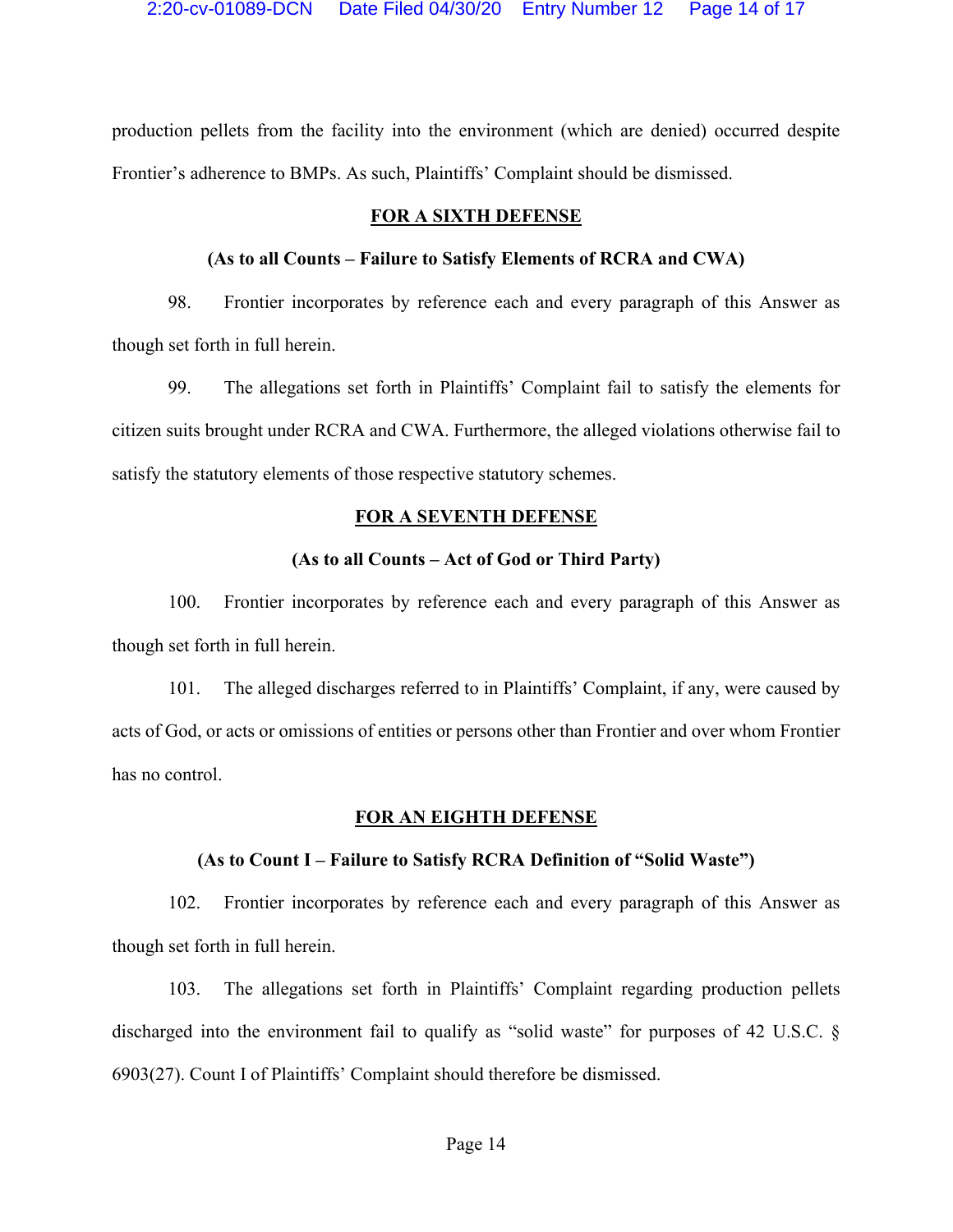#### **FOR A NINTH DEFENSE**

## **(As to Count II – Mootness)**

104. Frontier incorporates by reference each and every paragraph of this Answer as though set forth in full herein.

105. The allegations set forth in Plaintiffs' Complaint related to discharges into navigable waters under CWA are moot and should therefore be dismissed. A new inland facility is currently under construction to replace the facility at issue in the Complaint. As such, any discharges into navigable waters under the CWA (which are denied) will no longer occur after completion of the new facility.

#### **FOR A TENTH DEFENSE**

## **(As to Count II – No Continuous Violations)**

106. Frontier incorporates by reference each and every paragraph of this Answer as though set forth in full herein.

107. Plaintiffs' Complaint fails to establish jurisdiction as no continuing violations of CWA exist. Any violations of CWA (which are denied) are wholly past violations and are, therefore, not actionable. Accordingly, Count II of Plaintiffs' Complaint should be dismissed.

#### **FOR AN ELEVENTH DEFENSE**

## **(Declaratory Relief)**

108. Frontier incorporates by reference each and every paragraph of this Answer as though set forth in full herein.

109. Plaintiffs' Complaint fails because the relief and remedy that Plaintiffs seek is either improper or unavailable.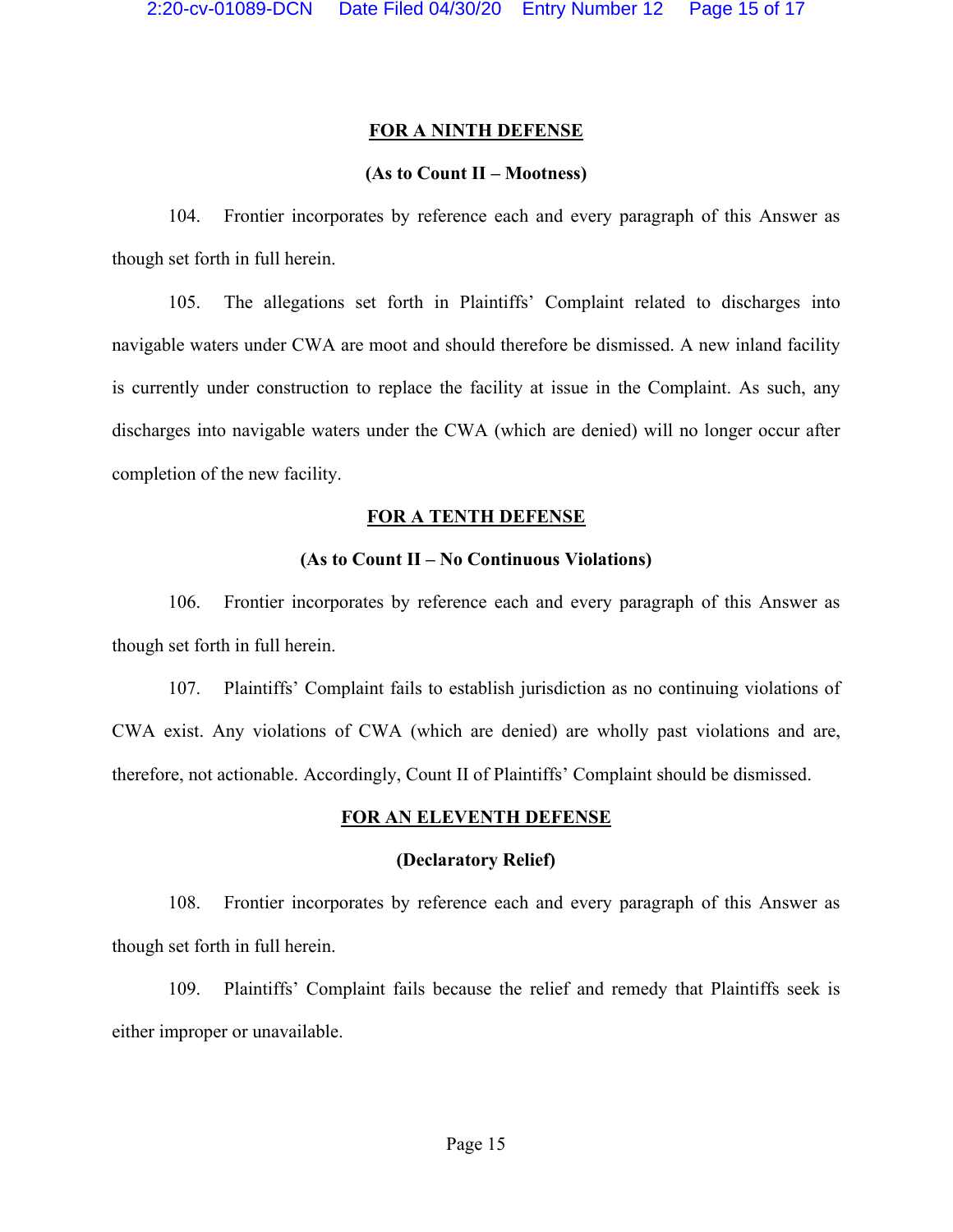# **FOR A TWELFTH DEFENSE**

# **(Injunctive Relief)**

110. Frontier incorporates by reference each and every paragraph of this Answer as though set forth in full herein.

111. Plaintiffs' Complaint fails to because the relief and remedy that Plaintiffs seek is either improper or unavailable.

# **FOR A THIRTEENTH DEFENSE**

## **(Authorization in Law)**

112. Frontier incorporates by reference each and every paragraph of this Answer as though set forth in full herein.

113. Frontier pleads authorization in law as a complete defense to Plaintiffs' claims.

# **FOR A FOURTEENTH DEFENSE**

# **(Identical Relief, Incompatible Claims)**

114. Frontier incorporates by reference each and every paragraph of this Answer as though set forth in full herein.

115. In the alternative, any relief available under CWA and RCRA (which is denied) related to Plaintiffs' allegations is identical. *See Ailor v. City of Maynardville, Tennessee*, 368 F.3d 587, 601 (6th Cir. 2004). Furthermore, the production pellets allegedly discharged by Frontier (which is denied) cannot be both a solid waste under RCRA and a discharge subject to permitting under CWA. *See Little Hocking Water Ass'n, Inc.*, 91 F. Supp. 3d 940, 959 (S.D. Ohio 2015). Accordingly, Plaintiffs' claims under RCRA or CWA should be dismissed.